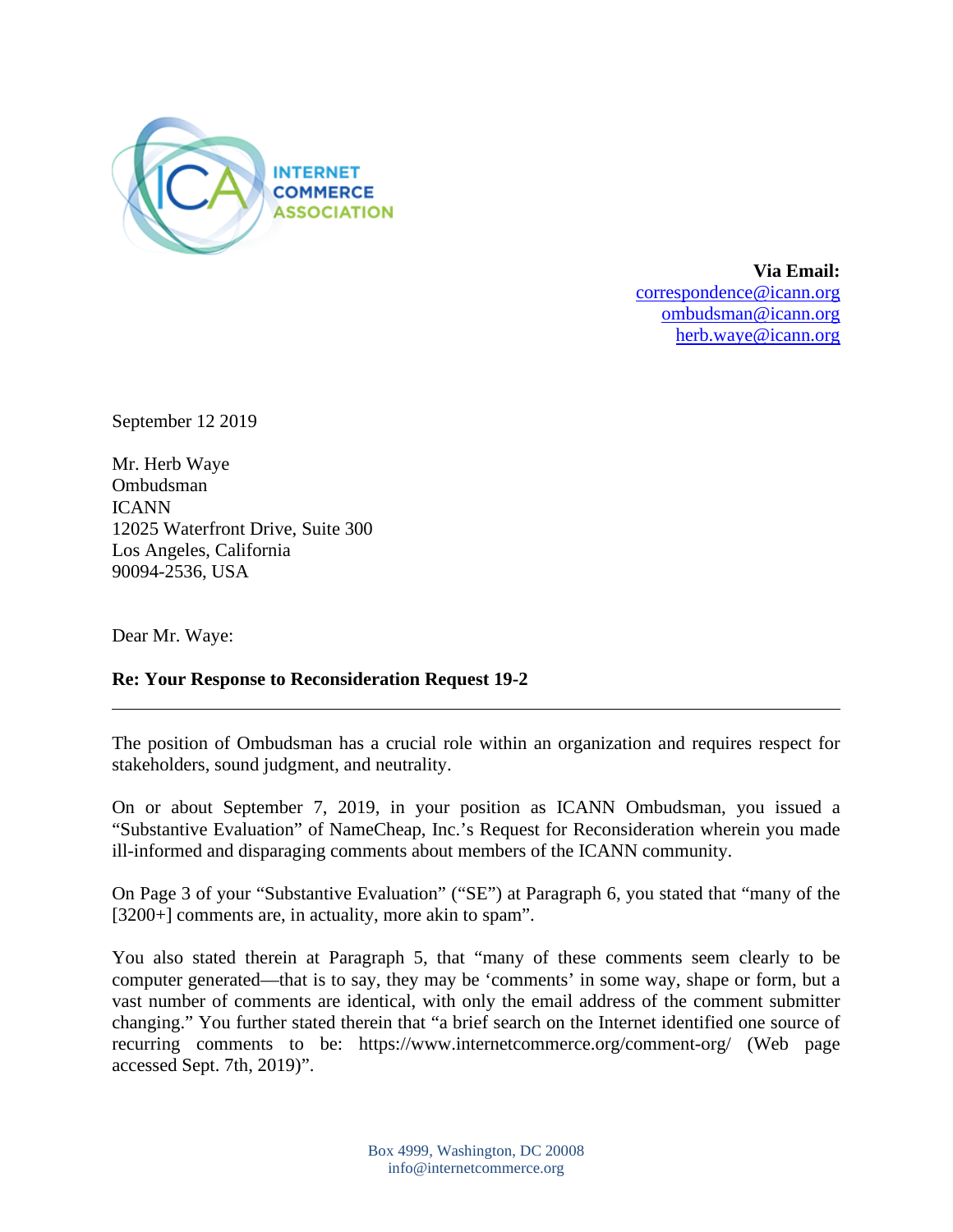Your disparagement of public comments from concerned stakeholders, which were duly submitted through the ICANN comment portal, is deeply concerning, particularly for an Ombudsman. Furthermore, your misrepresentation of facts demonstrates a failure to reasonably inform yourself prior to reaching an ill-advised and incorrect conclusion.

There was an unprecedented groundswell of public opposition to the Proposed .org Renewal Registry Agreement as demonstrated by the 3,200 Comments which were properly submitted. Each of these comments expressed the genuine perspective of the person or organization that submitted the comment. Many of these Comments were from major non-profit organizations, community groups, small associations, religious organizations, environmental groups, academics, and individual registrants. One could reasonably conclude that these Comments are indicative of the tens of thousands of other individuals and organizations with similar concerns that either were not aware of the Comment Period or who did not take the time and trouble to submit a Comment.

You however, attempted to denigrate and dismiss the volume of Comments on the purported basis of many of them being "spam". You attempted to justify your conclusion on the basis that many of the comments were, according to you, "computer generated" and were "identical, with only the email address of the comment submitter changing." This is misleading.

As a way to facilitate engagement with ICANN by the millions of .org registrants who would be harmed by the terms of the .org renewal agreement drafted by ICANN staff, and who are largely unfamiliar with ICANN's public comment procedure and who may be intimidated by what can only be construed as a user *un*-friendly procedure requiring individual email correspondence on complex policy matters, the Internet Commerce Association ("ICA") established a web page which facilitated a user-friendly and simple way for concerned stakeholders to make their voice heard. Any interested person could use the user-friendly ICA form to send a Comment to ICANN. Hundreds and perhaps thousands of individuals on their own initiative used the comment form as an aid to participating in the ICANN comment process. The vast majority of Commenters who used the ICA web page facility had no affiliation with the ICA and were unknown to the ICA.

The form allowed Commenters to write their own original Comment, or to choose from a selection of possibly applicable comments, or to create a comment from a combination of both. This is something that ICANN itself should have done long ago, and indeed ICANN is currently seeking feedback from stakeholders about changing the current procedure for submitting comments. In the ICANN survey (See; [http://input.icann.org/app/survey/response.jsp\)](http://input.icann.org/app/survey/response.jsp), ICANN asks in part, "Would you (or a group you directly contribute to) respond more often to Public Comments if the consultation included short and precise questions regarding the subject matter in a Survey Monkey or similar format?"

Accordingly, human interaction was present in each and every one of the Comments which were submitted via the ICA user-friendly form. Each person who used the form took the time and effort to submit the form and select the comments that they wished to make or used the form to submit their own comments. All followed the established procedures which do not exclude emails submitted through a user-friendly portal. Most of these Commenters were from outside of